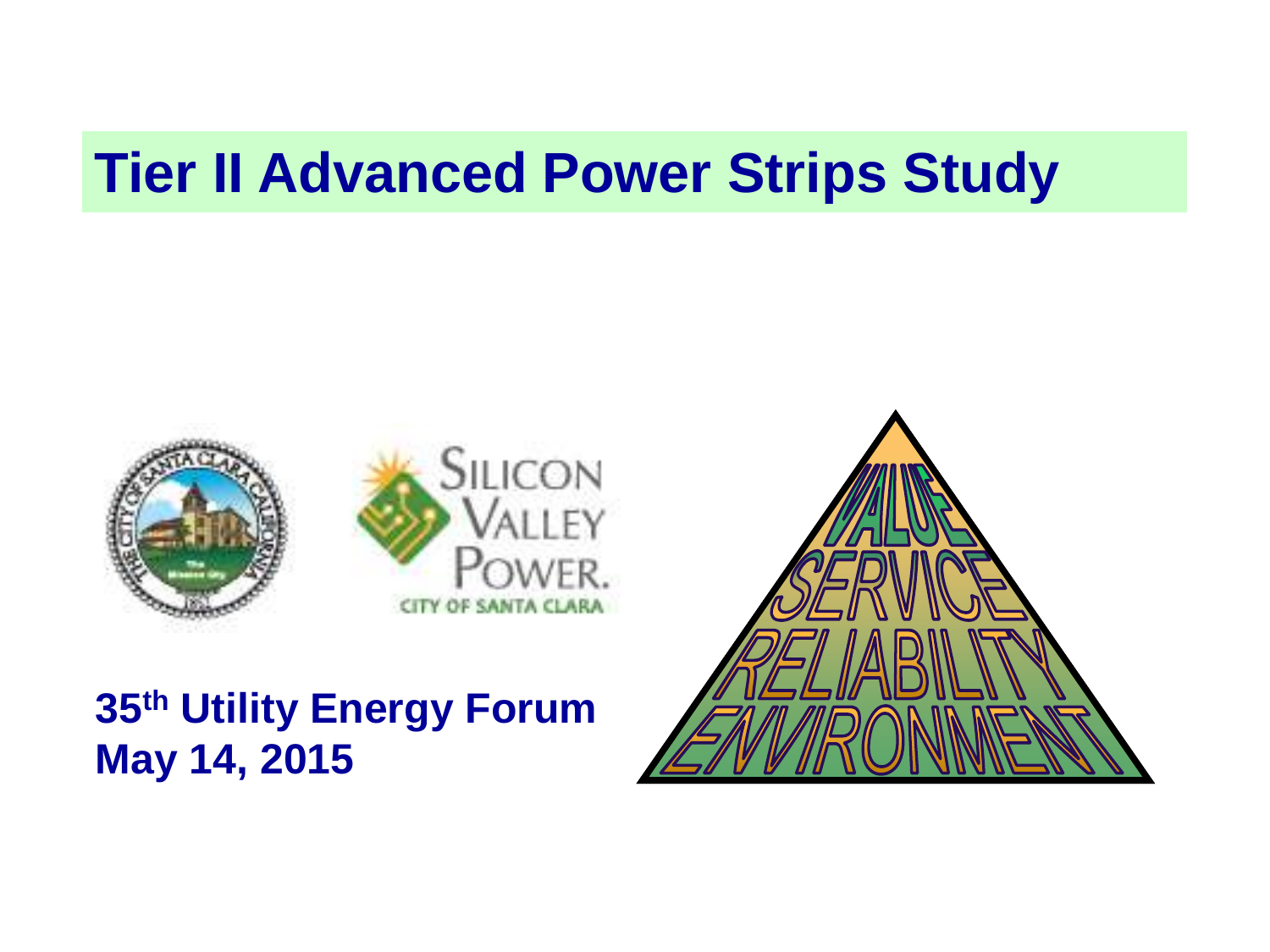

#### Who is Silicon Valley Power?

- City of Santa Clara's Municipal Electric Utility
- Department of the City
- "Regulated" by City Council
- Established in 1896



Silicon Valley Power staff celebrate the opening of the Donald Von Raesfeld Power Plant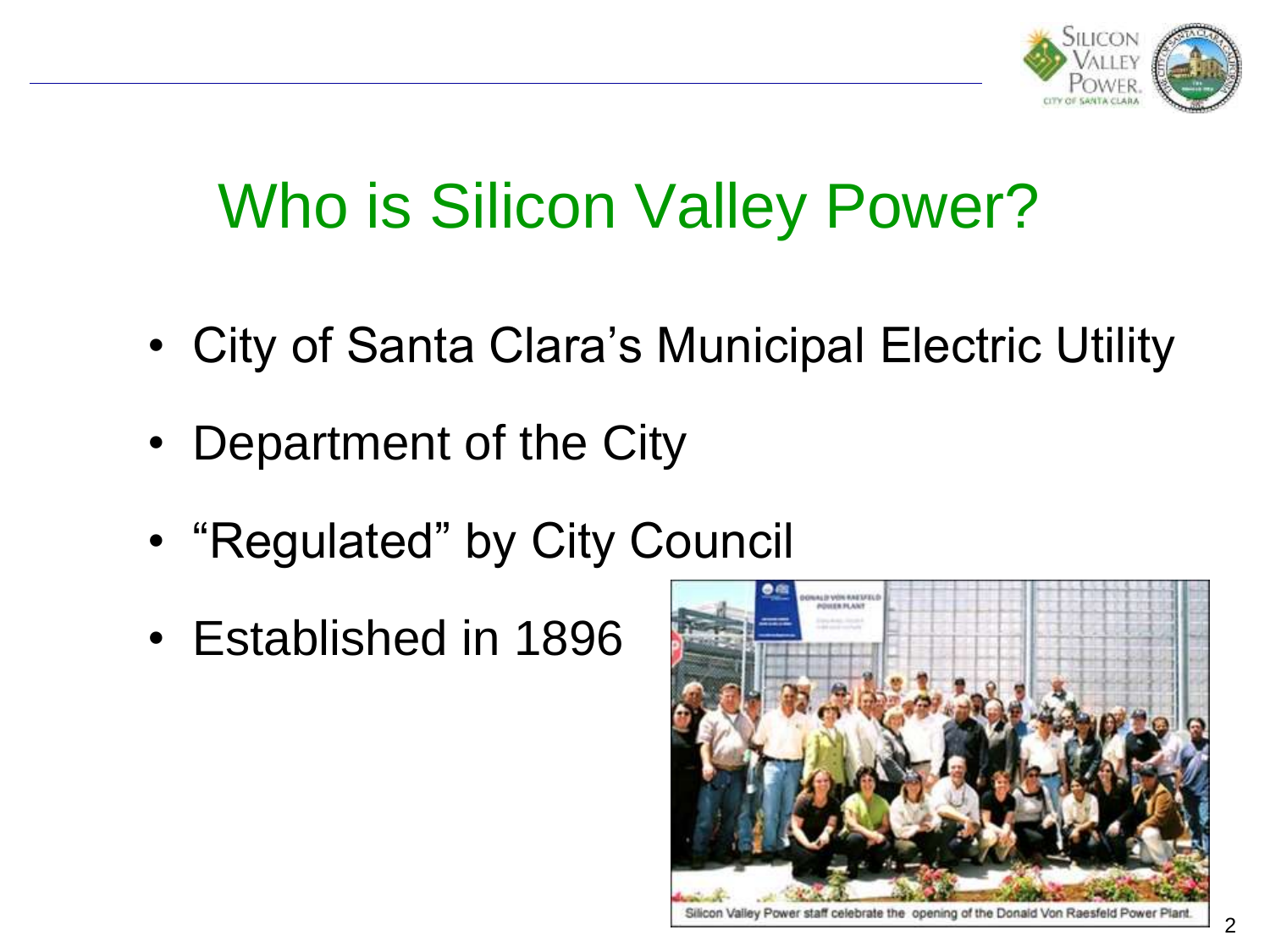

#### Who is Silicon Valley Power?

- Located an hour south of San Francisco
- Mediterranean climate
- 19 Square mile service territory
- $\cdot$  > 52,000 customers
- $\cdot$  ~490 MW Peak
- 70%+ Load Factor
- 1% of California's power usage

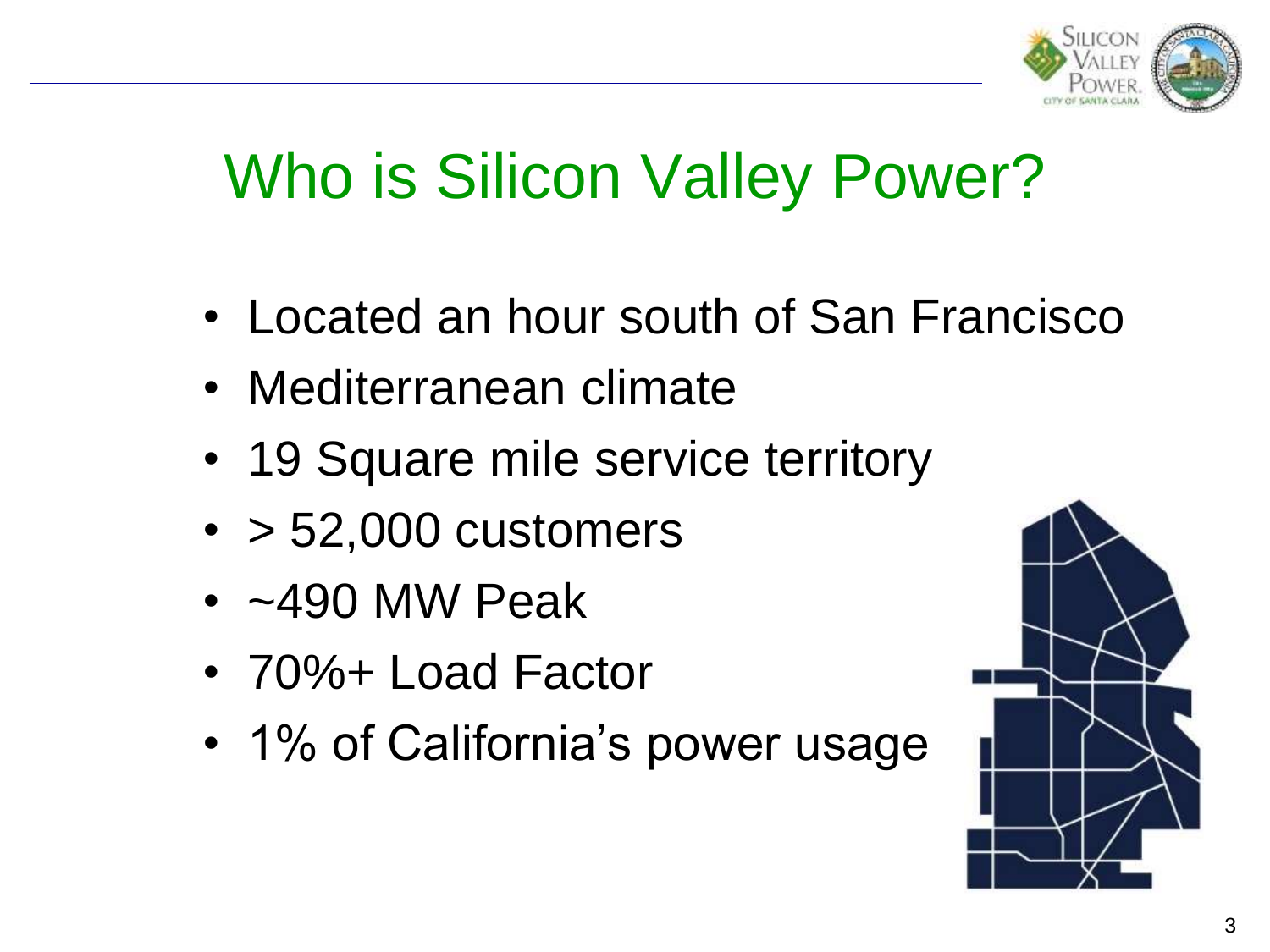

#### Residential Programs

- Standard prescriptive rebates (LED lighting Energy Star® appliances, etc.)
- Free in-home energy audits
- PV system rebates



- Direct install program for low income customers
- Financial & medical rate assistance programs
- Energy information & education programs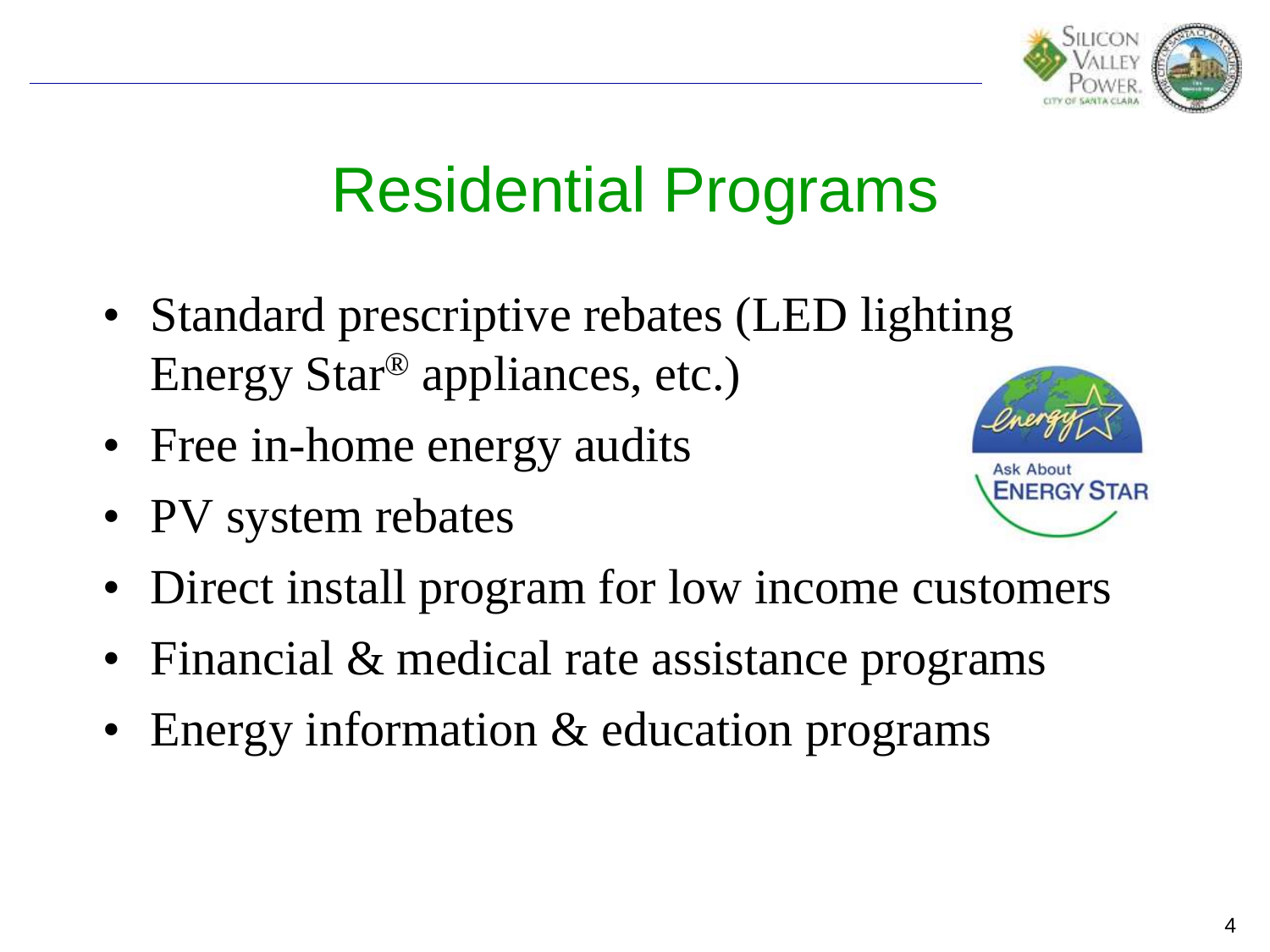

#### Tier II Advanced Power Strips

- Advanced Power Strips (aka "Smart Strips")
	- Turn off equipment when "master" is turned off
- Tier II Advanced Power Strips (APS)
	- Use IR sensor from remote control to sense activity
	- Turn off controlled loads when no activity
- Questions:
	- Do they save as much as manufacturer claims?
	- Are they cost effective?
	- Will customers like them?
	- Will savings persist?



Photo courtesy of Embertec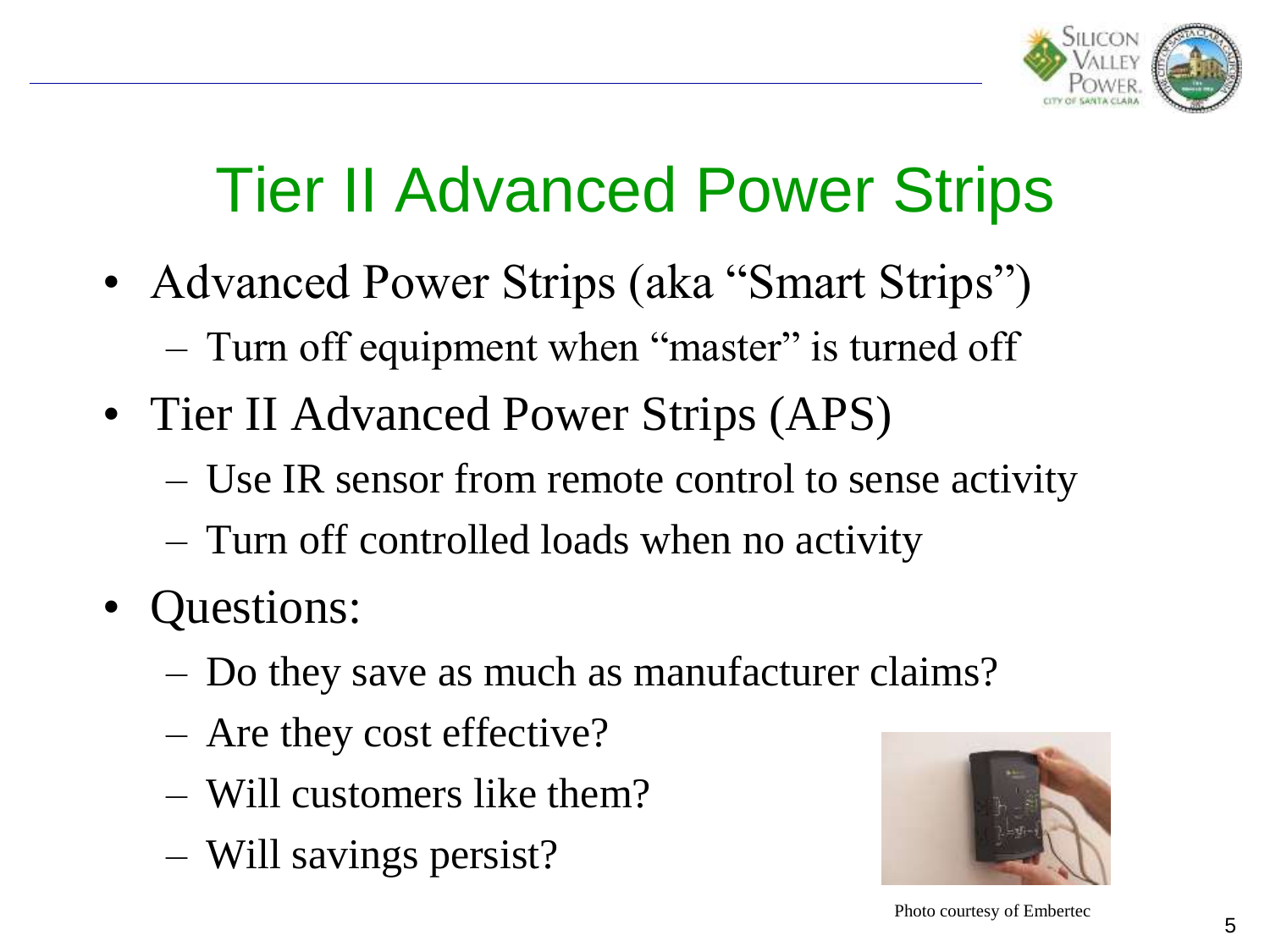

#### APPA's DEED Internship Program

- \$4,000 DEED program internship approved
- Recruited college student
	- Selected Brent Kawamura, a senior at Santa Clara University
- 5 month project timeline
	- One month of data gathering per phase



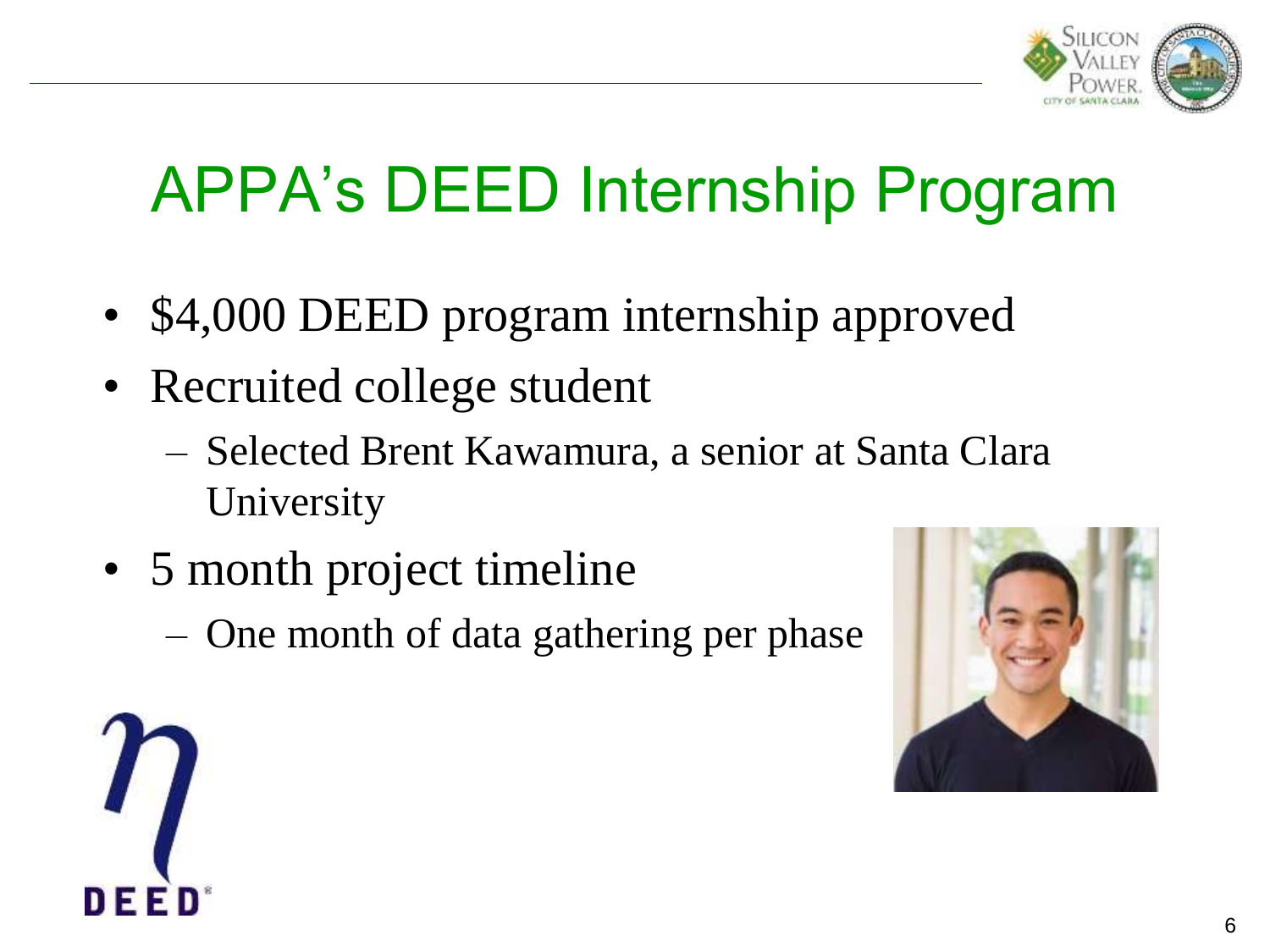

#### Internship Activities

- Develop outreach materials
- Recruit participants & ensure demographic variation
- Scheduling & installation of Savings Verification System (SVS)
- Participant education
- Removal of SVS & installation of Tier II APS
- Survey of participants
- Data analysis & reporting Image courtesy of Embertec

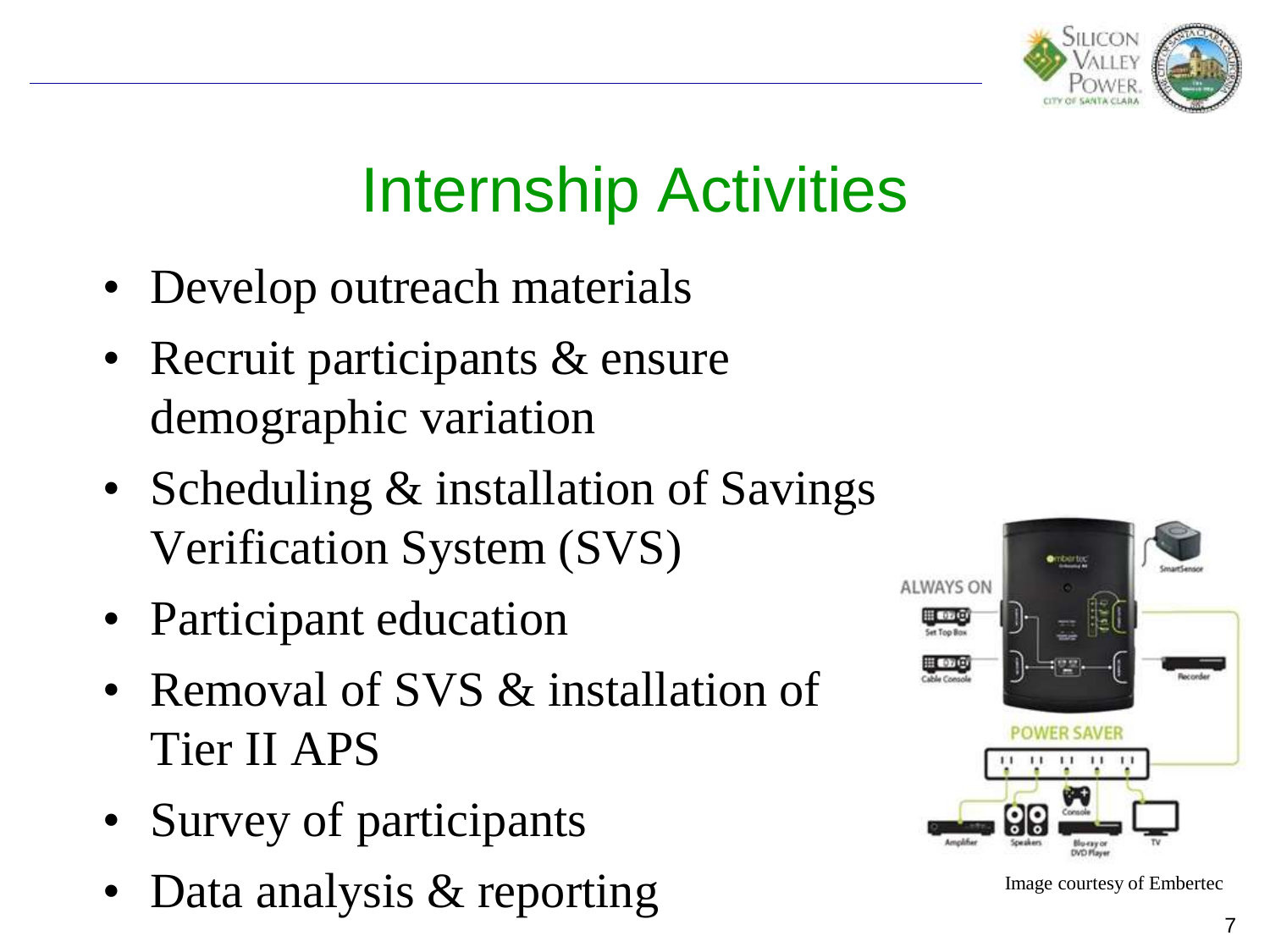

#### Project Partners & Intern Mentorship

- Embertec<sup>TM</sup>
	- Provided use of SVS units and free Emberplugs for trial
	- Pulled data from SVS units
- Energy & Resource Solutions
	- Energy Engineers under contract to Silicon Valley Power
	- Assisted intern with data analysis
- Silicon Valley Power
	- Worked closely with intern on project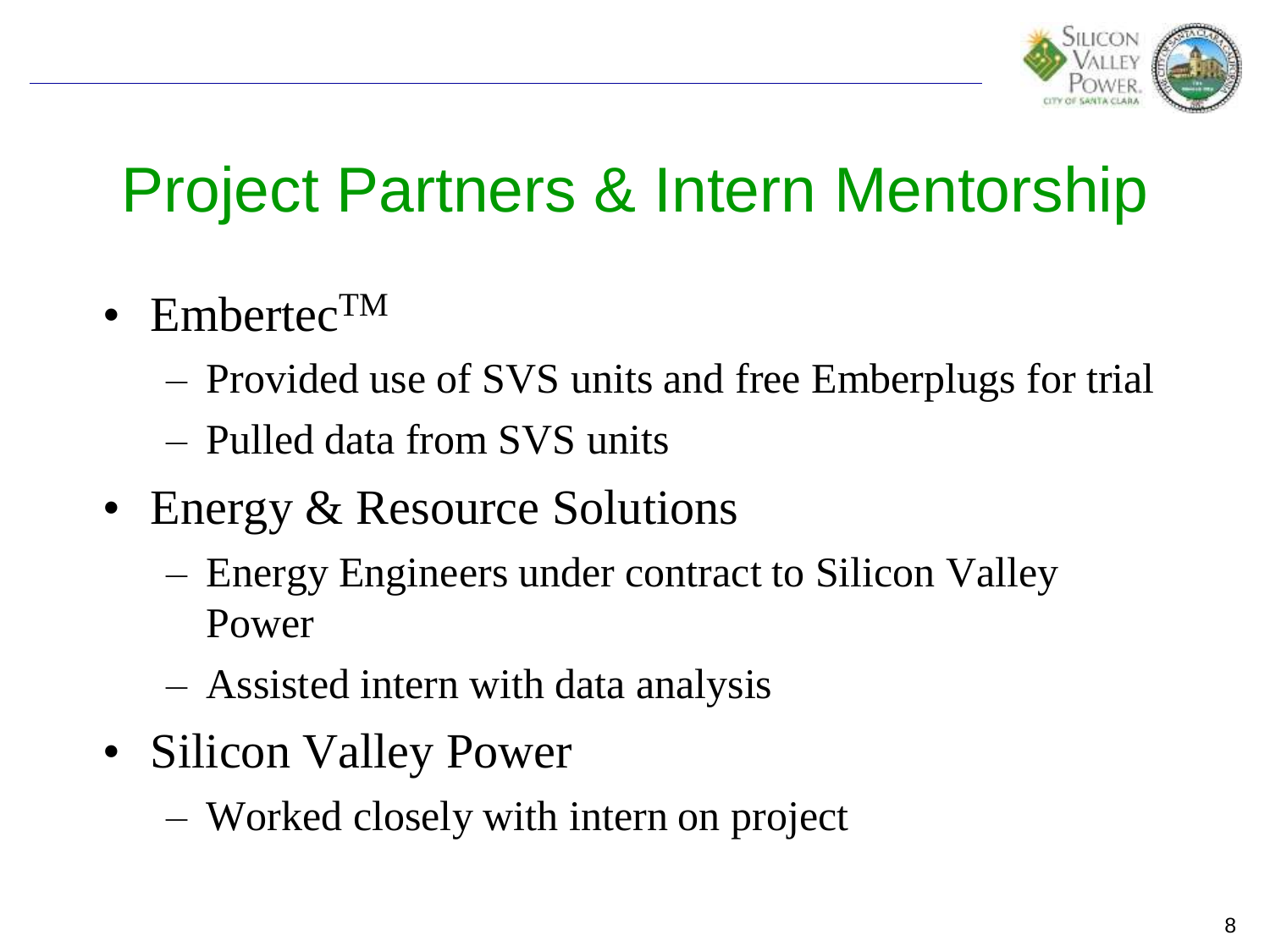

#### **Participation**

- Goal of 50 households across various demographic sectors
	- Sent over 400 invitations
		- Random number generator used to create mailing list
	- Achieved 36 participants due to installation challenges
	- 2 data sets thrown out due to lack of interaction with device
	- As compensation, participants allowed to keep **Emberplugs**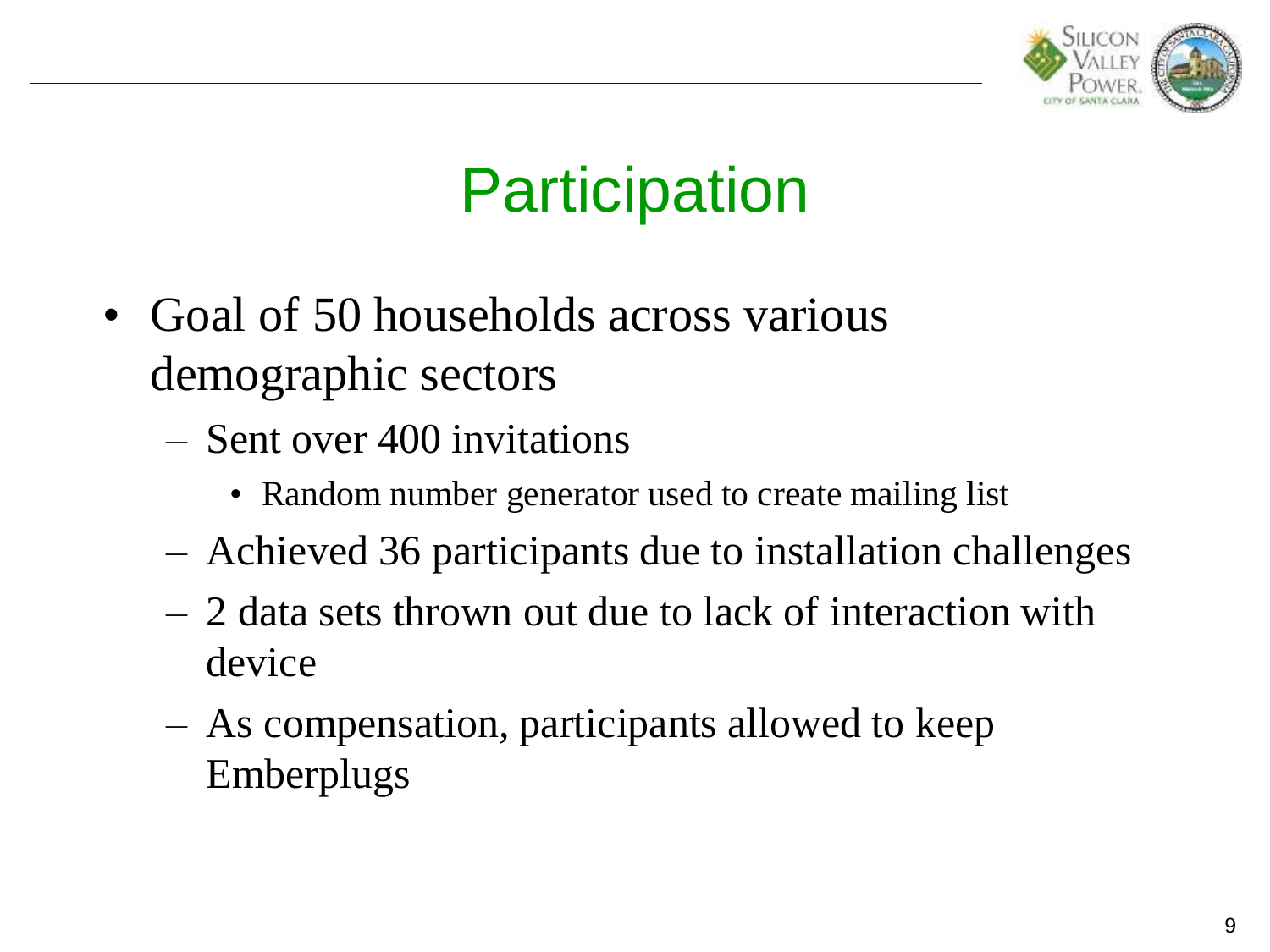

#### **Challenges**

- More peripheral devices than outlets on the Emberplug
	- Left rarely used peripherals unplugged or plugged into nearby outlets
- Televisions mounted to the wall; no room for Emberplug
	- Unable to participate
- Remote controls with no IR signal
	- Unable to participate

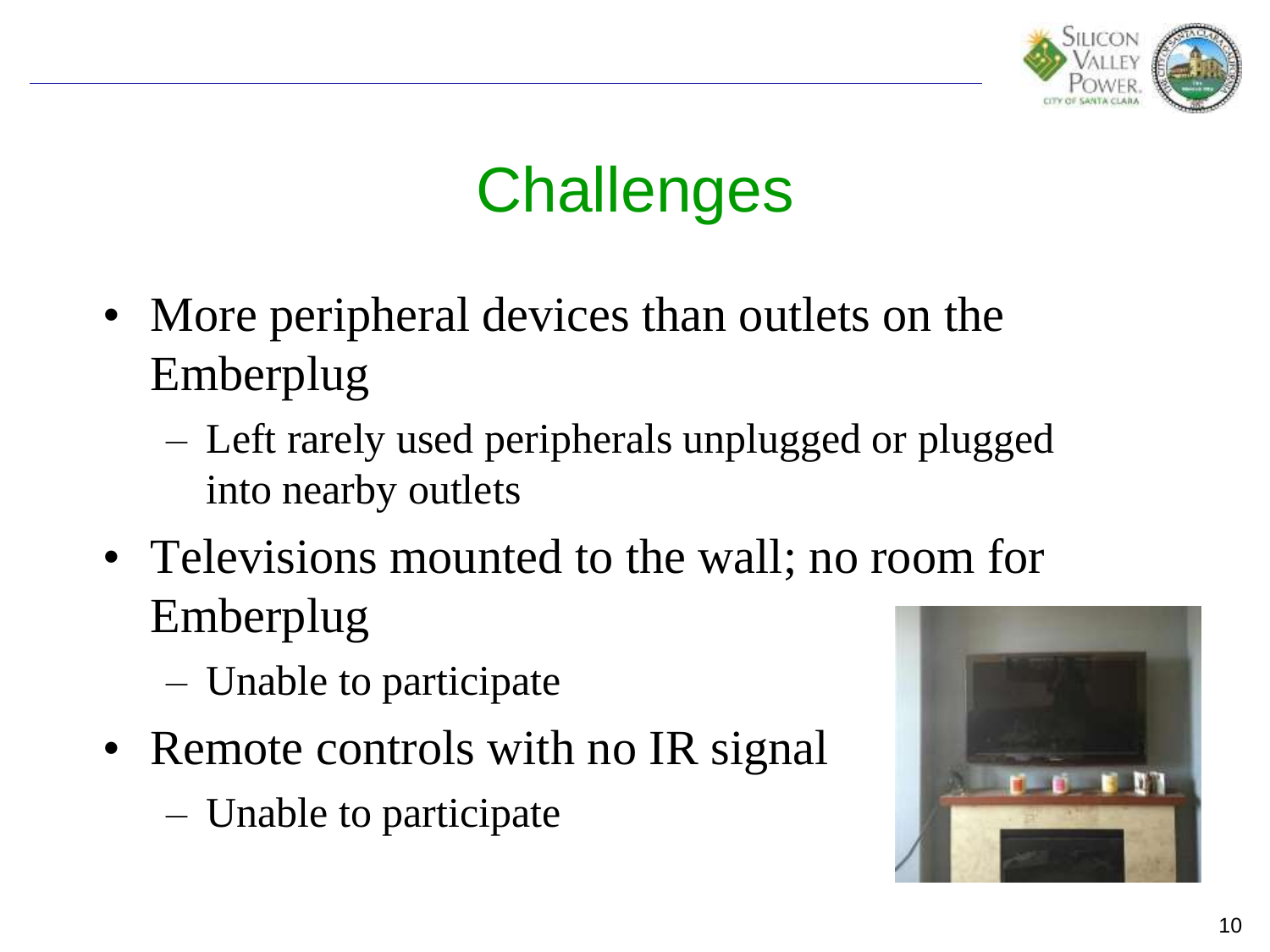

### Findings

- Average of 49.5% energy savings
	- Consistent with percentage of savings claimed by manufacturer
- Average annual savings of 163.9 kWh
	- Manufacturer claims 486 kWh in annual savings
- 3.67 year payback
	- Based on average rate of \$0.10/kWh and retail

price of \$60

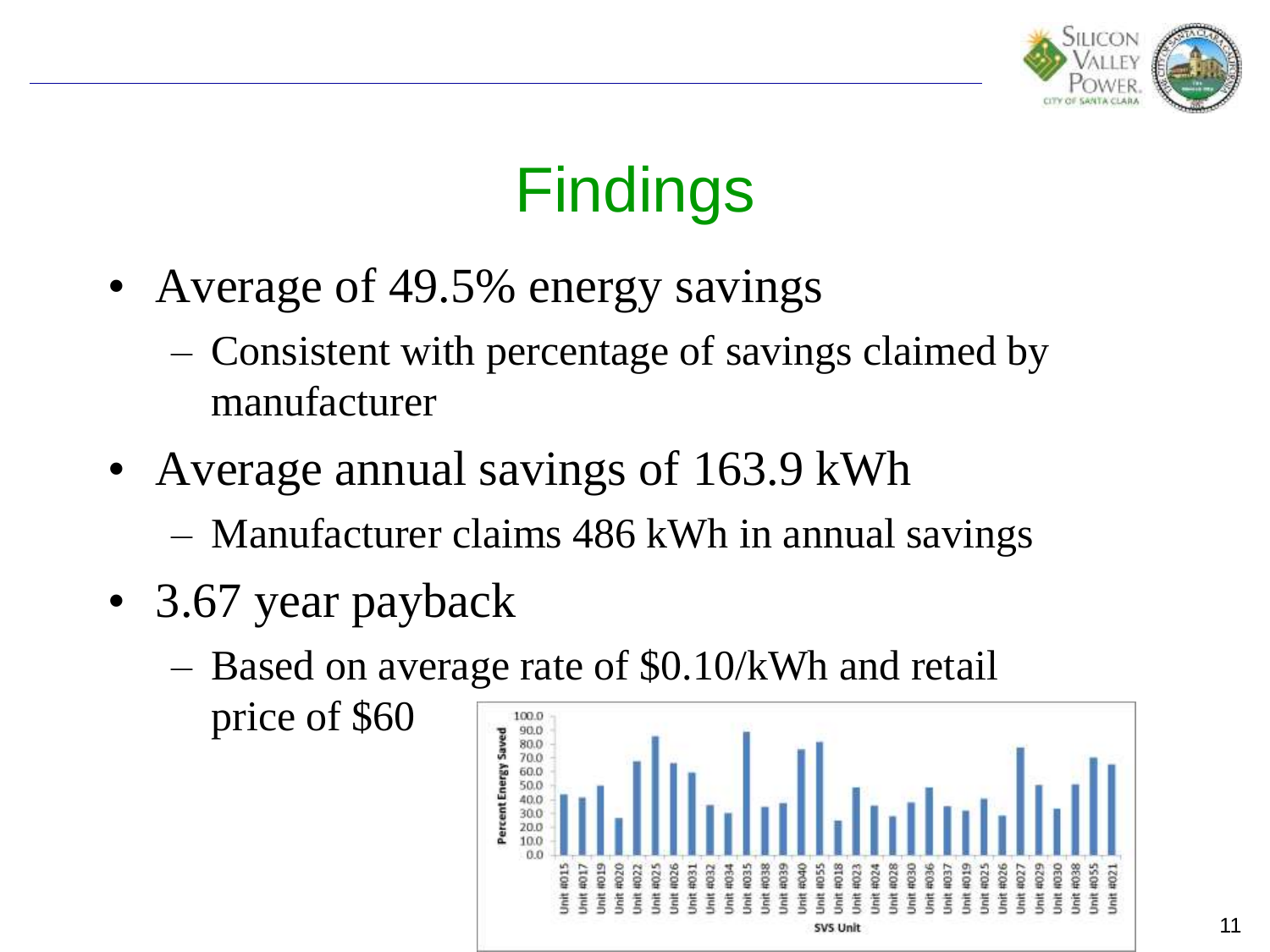

#### Findings – User Satisfaction

- 60% of users felt it was effective due to falling asleep or leaving the room
- 66.7% gave rating between 6-10 (on 10 point scale) for continued use
- 71.4% rated between 6-10 for user satisfaction
- Some comments on nuisance of flashing light, dislike interacting with remote instead of phone app, etc.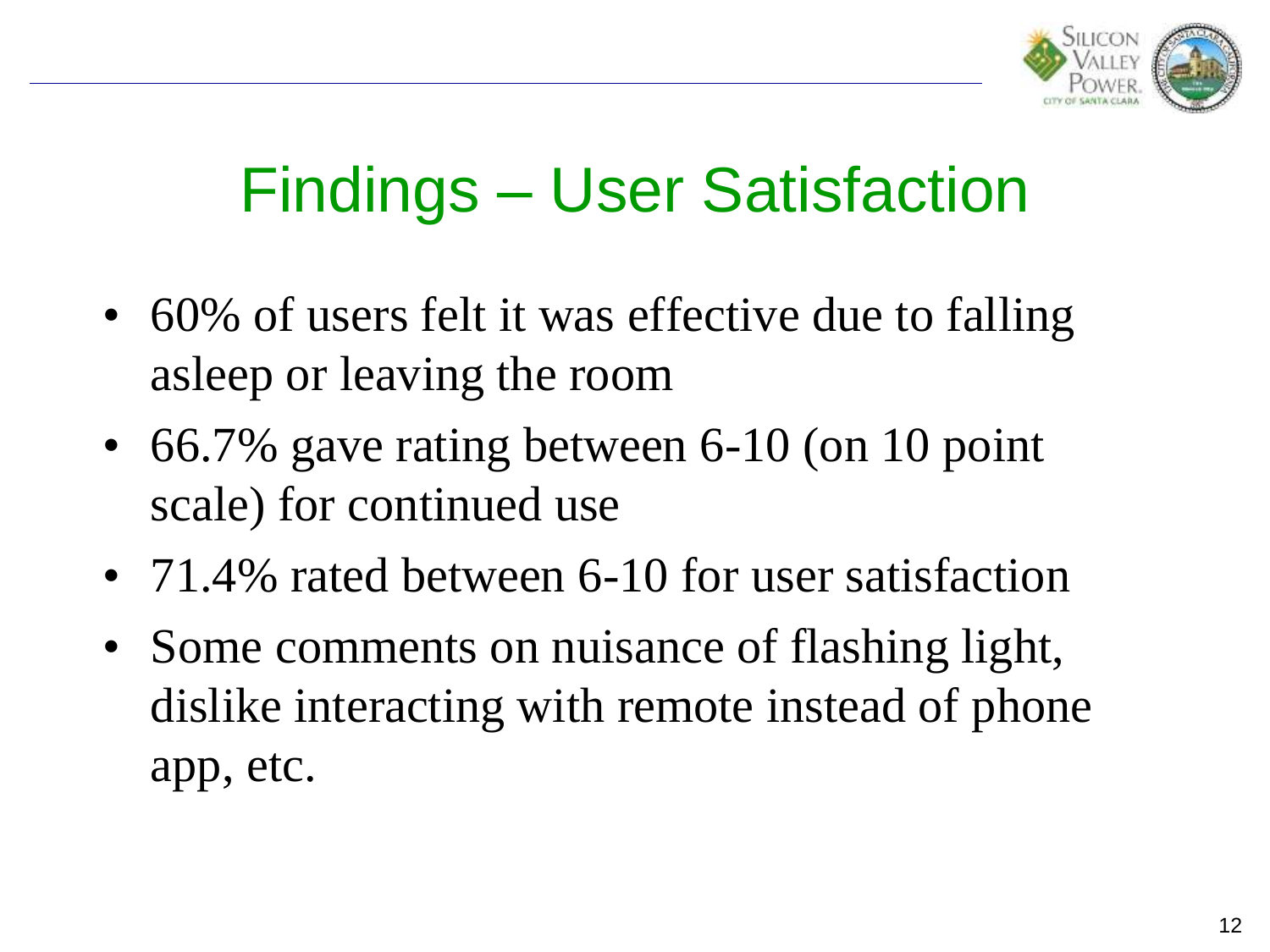

### Energy Savings - Caveats

- Other utilities utilizing the energy savings determined in our study should consider the following:
	- Population demographics
		- Age, household size, number of people home all day, entertainment system components, etc.
	- Climate
		- SVP is located in mild climate where fewer hours are spent indoors
	- State-mandated energy efficiency standards
		- California Title 20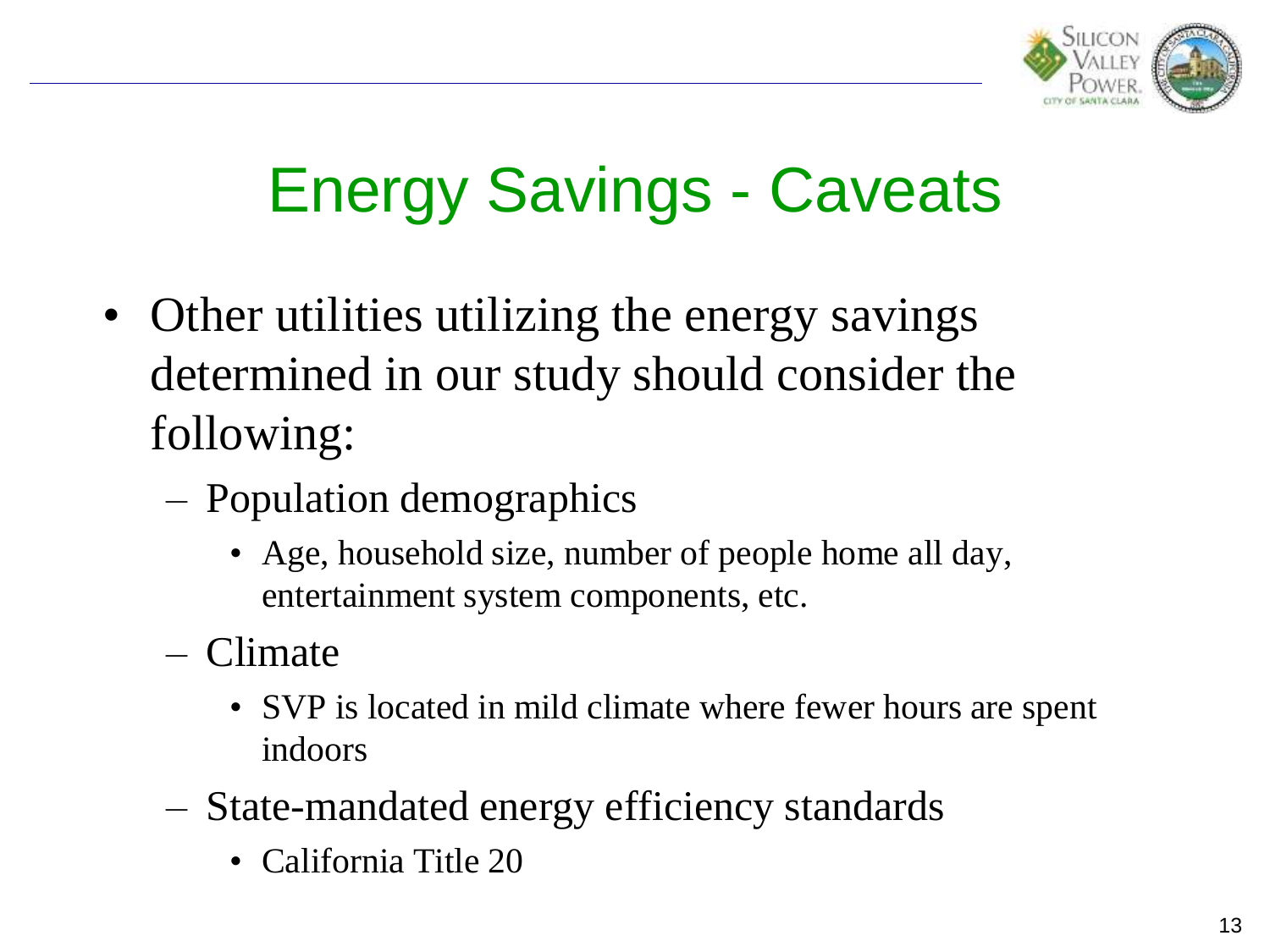

#### **Other Considerations**

- CalPlug Study (published May 2014)
	- Estimated between 48%-53% energy savings
		- Lab simulation of home environment using college students
		- Average same percentage as Embertec and SVP studies
	- Based on NYSERDA usage data
		- Took 50% of NYSERDA customer average usage and deemed 346 kWh savings per year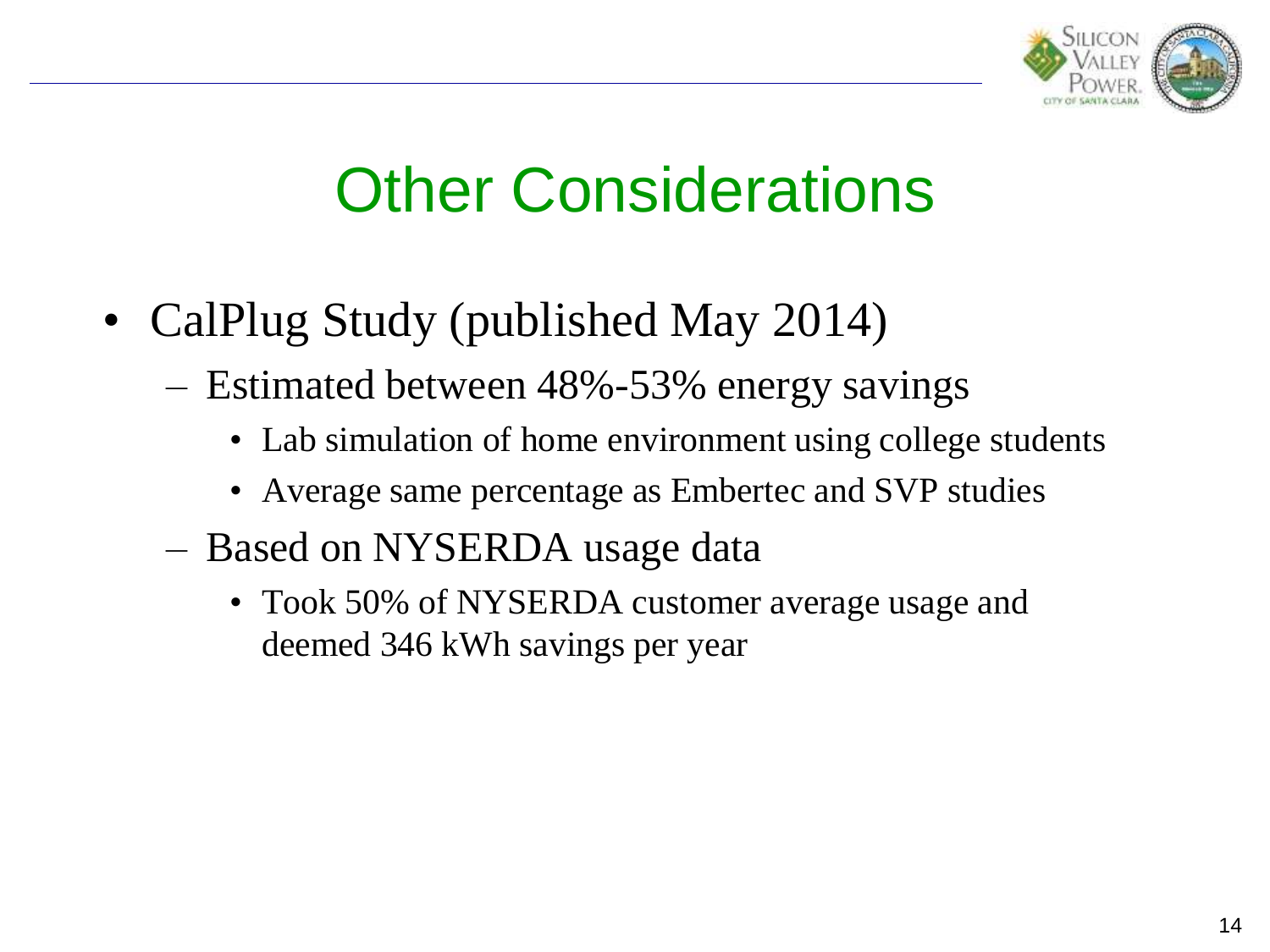

#### **Other Considerations**

- SDG&E Emerging Technologies Program Study (Published April 2015)
	- 42 participating households
	- $-$  ~ 50% energy savings; 234 kWh/year deemed savings
	- Found 32% savings (134 kWh annually) in postinstallation monitoring
		- Small sample of 9 households with usable data
	- 78% customer acceptance rate
	- Cites other studies with deemed savings of 250-350 kWh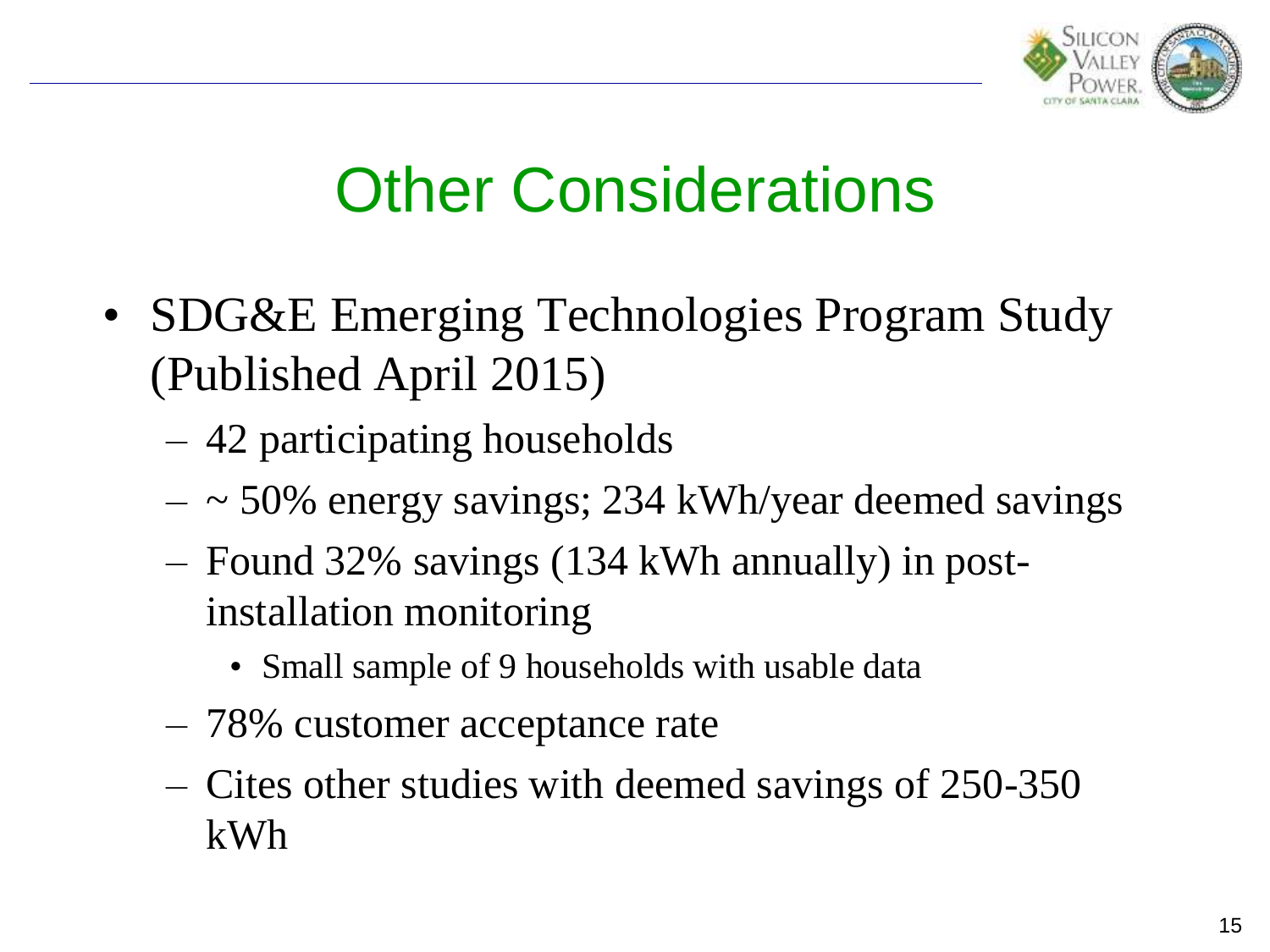

## Savings Claim Recommendations

• Select a deemed savings value based on what most closely matches demographics

or

- Verify average entertainment system usage in service territory and claim 32% - 50% savings.
	- Use of Kill-A-Watt meters; HOBO data loggers
	- SDG&E study suggests\*: 1 Watt of controlled A/V equipment power  $= \sim 2.44$  kWh annual baseline usage

<sup>\*</sup>This correlation in controlled A/V equipment power and baseline usage is based on a small sample and is suggested as a way to "potentially simplify the development or evaluation of a Tier 2 A/V program."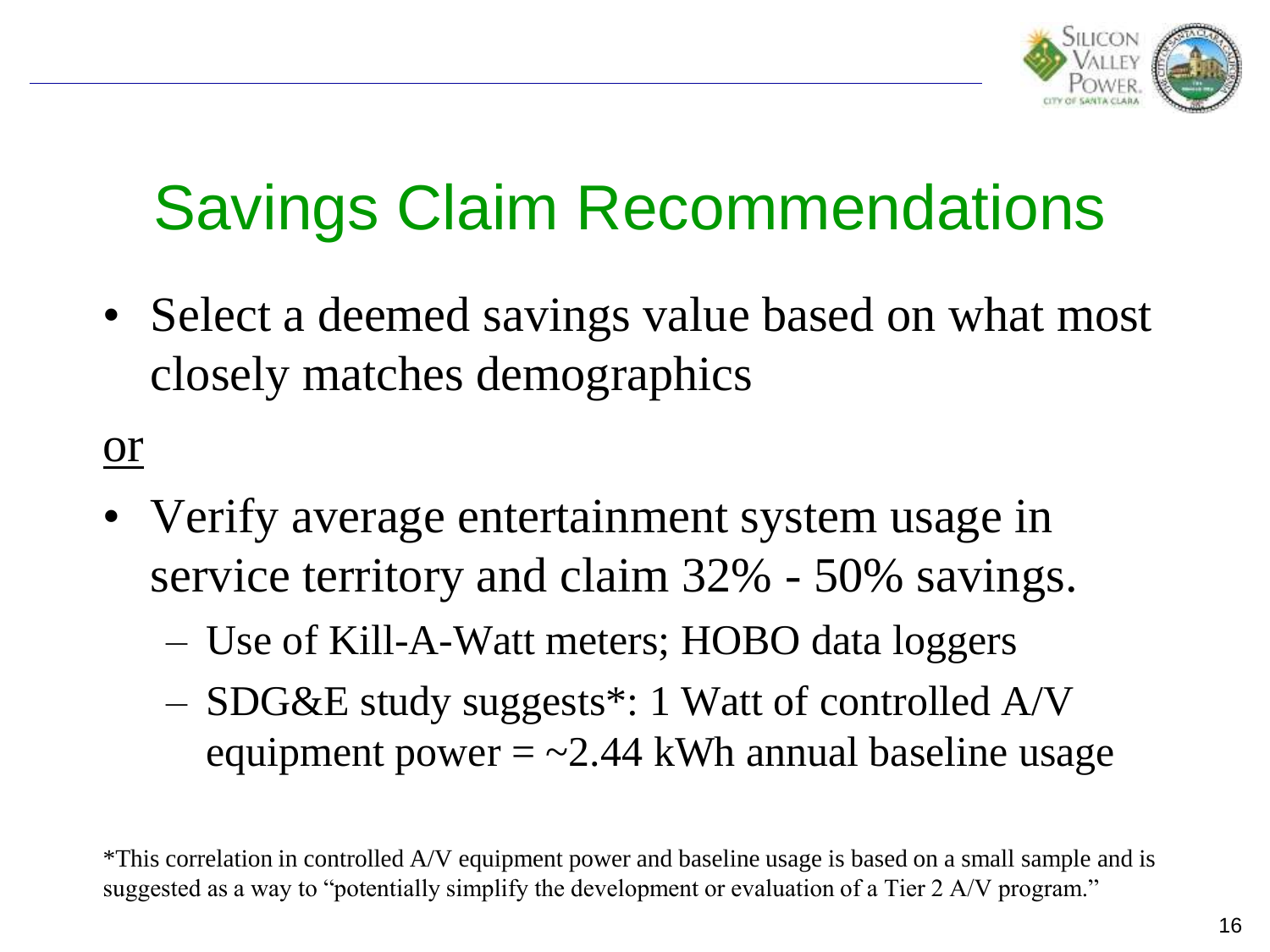

#### Program Recommendations

- Recommended for direct install utility program
	- Screen customers through conversations and energy savings potential
		- Kill-a-watt meter on entertainment system to determine savings potential
		- Understanding of interaction required with device
- Alternative: Rebate Program
	- Requires a lot of educational outreach
	- Anticipated lower persistence of energy savings based on user satisfaction survey results